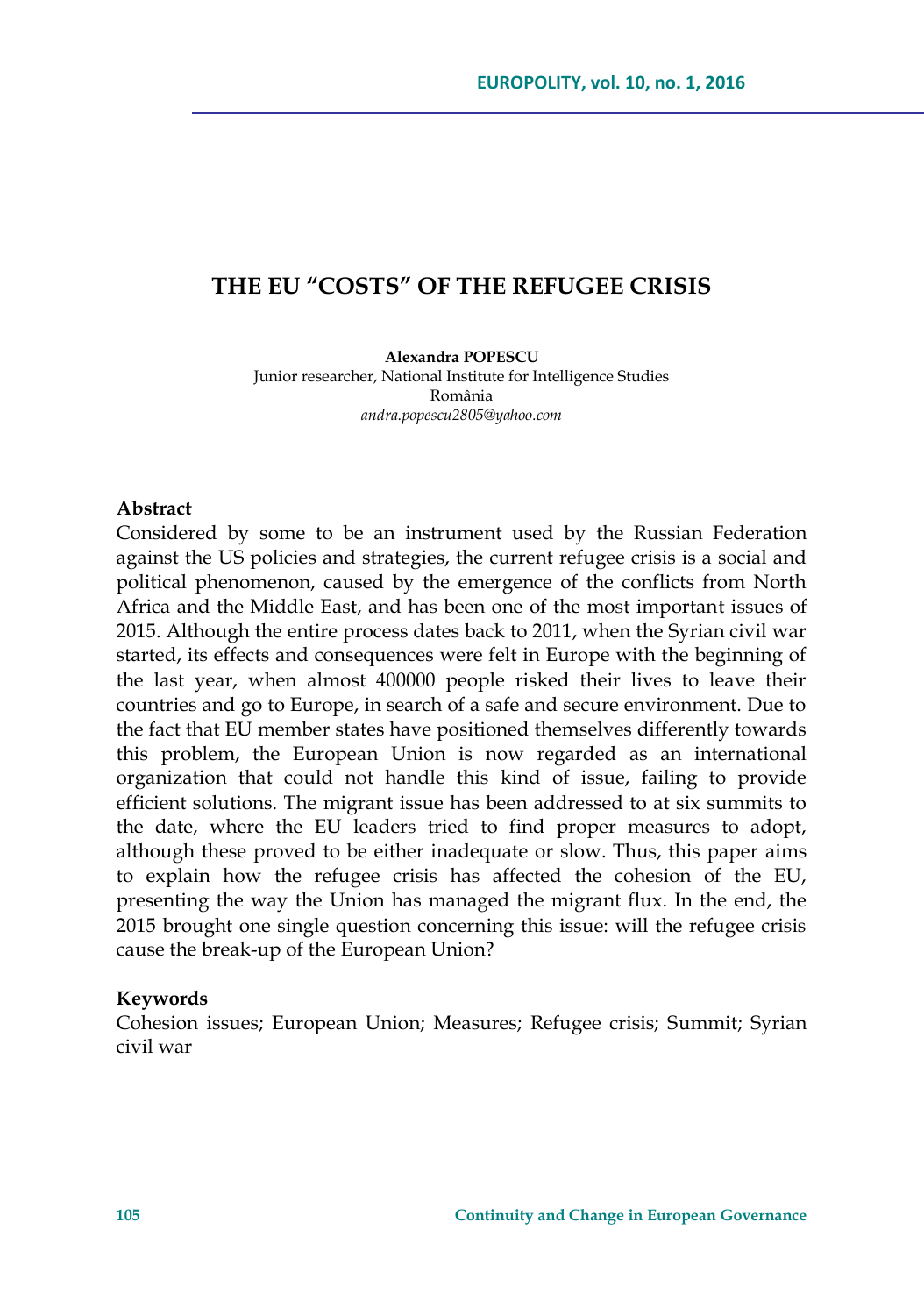## **1. INTRODUCTION. MIGRANTS: THE STORY OF THE CRISIS**

The migrant crisis that shook the stability of the European Union in 2015 is not a new threat, but its effects have begun to be felt by European countries when the refugee flux has considerably increased. More than a million migrants and refugees crossed the borders of Europe in the last year, creating great division in the EU and disagreement between its member states over how best to cope with this crisis and resettling people (*Migrant Crisis: Migration to Europe explained in seven charts,* BBC, February 18, 2016).

The people choosing to leave their countries in the search for better life conditions and a secure environment use different methods to travel (by sea or by land), their principal rotes being Turkey and Albania. In this context, the United Nation High Commissioner for Refugees (UNHCR) estimated that since the start of 2016, almost 83,000 people reached Europe by sea.

The main trigger of the refugee crisis is considered to be the Syrian civil war, but there are also another factors that have conducted to an increased refugee flux, such as: the conflict in Afghanistan and Iraq, the increased level of poverty in countries from the South-East Europe (like Greece, Ukraine, the Republic of Moldova), and the rise of the Islamic State, one of the biggest threat to the security of the states from the Middle East and not only.

Considered "the worst humanitarian disaster since the end of the cold war" (*UN Calls Syria 'Worst Humanitarian Disaster' since Cold War*, Christian Science Monitor, June 20, 2013), the Syrian civil war started in March 2011, when pro-democracy protests erupted in the southern city of Deraa. Some teenagers painted revolutionary slogans on a school wall and, as a result, they were arrested and tortured by the Syrian security forces, this being the event that triggered the protests. Considering that the authorities have violated the rights of Syrian citizens, people gathered on the streets and started a protest against the methods used by the security forces, but their actions had unexpected repercussions: authorities opened fire on demonstrators, killing several.

After this, the unrest caused nationwide protests against the Assad regime, demanding the president to resign. In this stage, the government chose to use force in order to calm the spirits, yet, by July 2011, hundreds of thousands citizens were taking to the streets, across the country (Rodgers *et al*. 2016).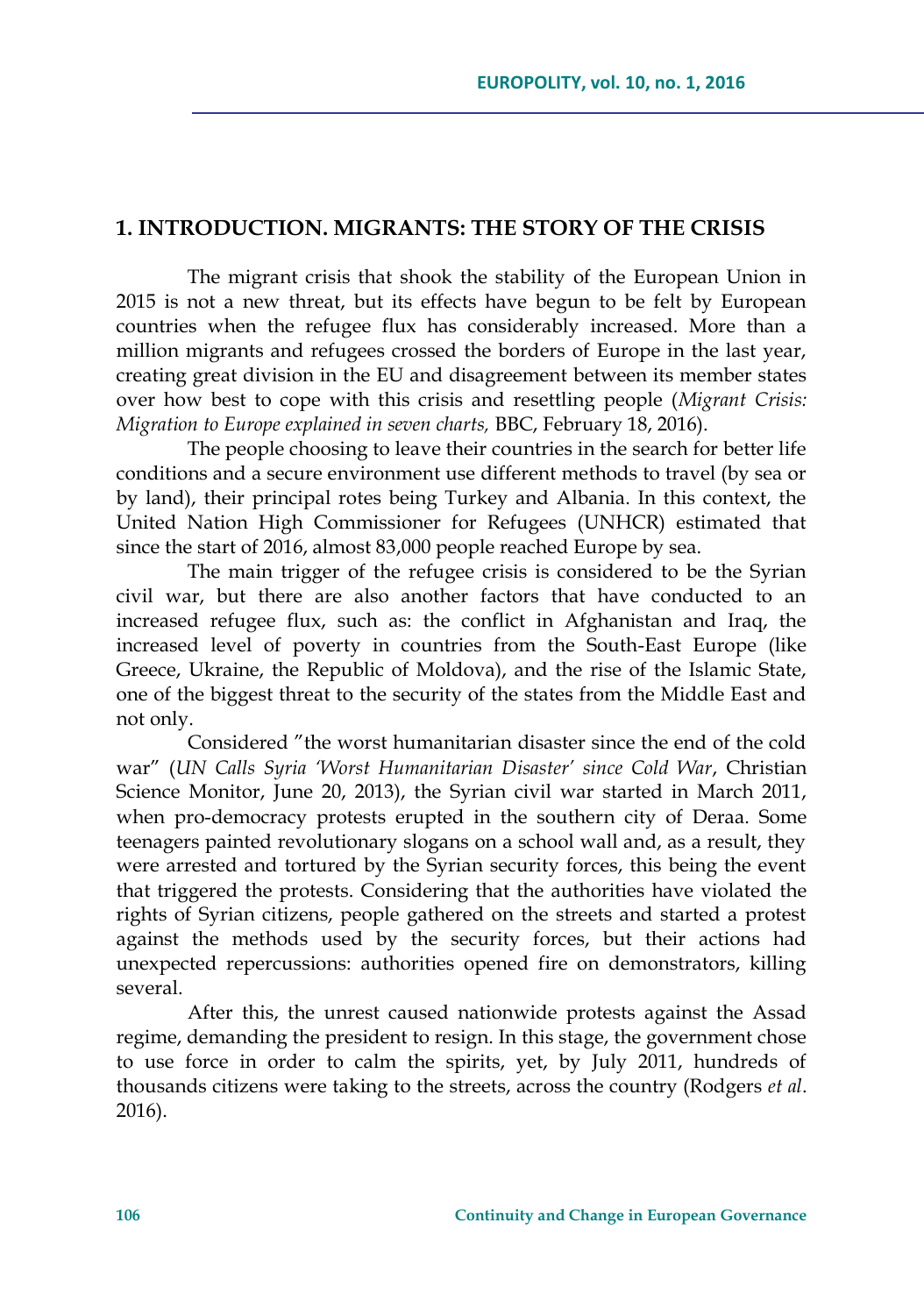Violence escalated and the country descended into civil war, as opposition supporters have begun to use arms, not only to defend themselves, but also to get out security forces from their local areas. Later, they formed battle government forces, used to control the cities, towns and the countryside and by 2012, the conflict has extended into the capital, Damascus (Rodgers *et al*. 2016).

After two years of violence and conflict, the UN said that the civil war in Syria has caused 90,000 victims, figure that reached, 250,000 by 2015. It can be said, thus, that what had started just a calm protest turns into more than just a battle against the regime of president Bashar al-Assad. Besides, the rise of the jihadist group Islamic State (IS or Islamic State in Iraq and Levant – ISIL) had added a further dimension to this conflict (Brian 2014, 9-10).

A UN commission of inquiry highlighted the fact that all parties to the conflict had committed war crimes – including murder, torture, rape and enforced disappearances. Moreover, the government forces have been accused of using civilian suffering – like blocking access to food, water and health services through sieges – as an instrument of war against of the citizens of their own state (*War crimes in the Syrian conflict*, Amnesty International, April 7, 2015).

The Syrian war took an unexpected turn after hundreds of people were killed in August 2013 using chemical weapons (rockets filled with the nerve agent sarin) fired at several suburbs of Damascus. It has not been established who was to blame for this attack, because there were no evidences against the Syrian government or the rebel forces. However, being afraid of the fact that the Western powers, especially the US, could intervene in the conflict, President Assad agreed to remove and destroy the Syrian arsenal of chemical weapons.

As a result of the conflict, more than 4,5 million people have fled Syria since the start of the war, most of them women and children, being afraid for their own lives. Syria's neighbours, such as Lebanon, Jordan and Turkey, made great efforts in order to cope with the largest flux of refugees from the late years. Moreover, other 6,5 million people were internally displaced inside Syria, but the government has refused humanitarian agencies access to them. Thus, about 70% of the population is now without access to adequate drinking water, one in three people are unable to meet their basic food needs, and more than 2 million children are out of school, and four out of five people live in poverty (Rodgers *et al*. 2016).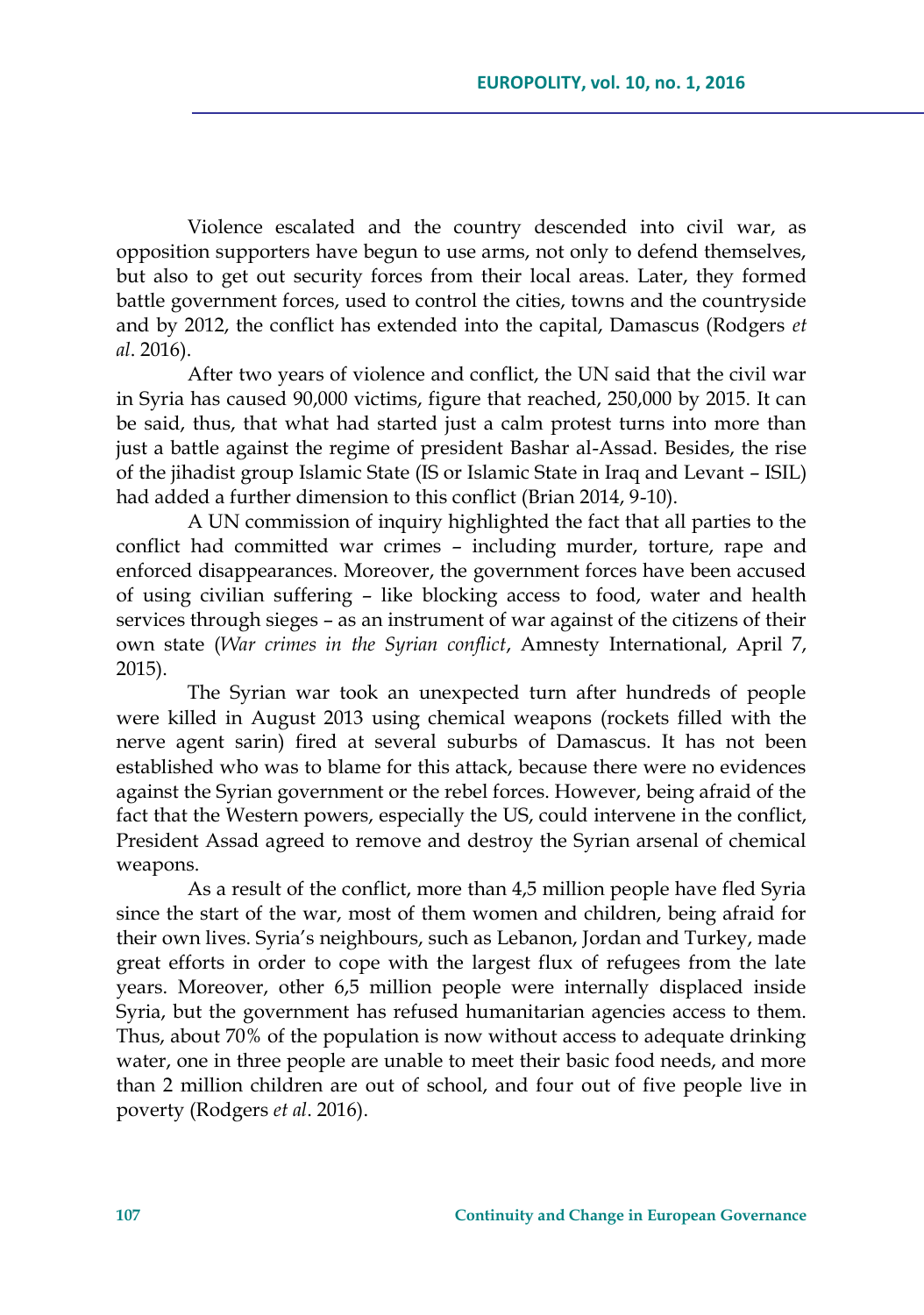To sum up, several reasons are to blame for the current refugee crisis. The first and the most important one is the change caused by conflicts and civil wars in the Middle East and the political turmoil in Africa resulting in torn, barely functioning or failed states, unable to provide security and prosperity for their citizens. The 2003 invasion of Iraq has sparked the first wave of refugees, most of which settled in the neighbouring countries. Back then, barring Sweden, very few European countries admitted a significant number of Iraqis (von Helldorff 2015, 2*)*.

Moreover, the paradigm shift caused by the so called Arab Spring in 2011 and the fact that many other dictators gained power in a number of Arab countries, gave a new impetus to the migration movement. The evolution of the Syrian war, which escalated into a highly complex, protracted internal conflict, triggered a massive displacement of people within and outside the country. This does not mean that people in the Arab world do not deserve or are not ready for democracy, but the way how these changes came along, the pace of events and the management of the aftermath led to unexpected and unwanted situations. Many countries in the region did not have the capacity or the mechanisms to cope adequately with the huge challenges of this new political environment. Furthermore, the international community failed to comprehend the underlying depth of ethnic and religious divisions suppressed by the dictatorial regimes (von Helldorff 2015, 2*)*.

Moreover, the fall of the old, undemocratic regimes, did not contribute much to the solving of the key issues that triggered the revolution: the lack of economic opportunities and the future of the Arab youth. Instead, some of the countries were dominated by chaos, lawlessness and new forms of oppression, thus generating a big number of refugees and asylum seekers that fled not only their countries, but also the rising influence of the Islamic State which filled every void left by the crumbling old regimes (von Helldorff 2015, 2*)*.

Another cause of the present crisis can be attributed to the crises that have risen in a number of African countries. Migrants from Sub-Saharan countries originating from Somalia, Eritrea, Senegal and Nigeria flee their countries which are characterized by struggling economies, repression, lack of freedom, dysfunctional institutions and (like Eritrea) dictatorships. With the rise of Islamist extremism and the emergence of the Islamic State, the number of people fleeing these countries has increased considerably (von Helldorff 2015, 2-3*)*.

Thus, even if it is said that the Syrian civil war was the main factor that has caused the biggest refugee flux in the last decade, the whole instability and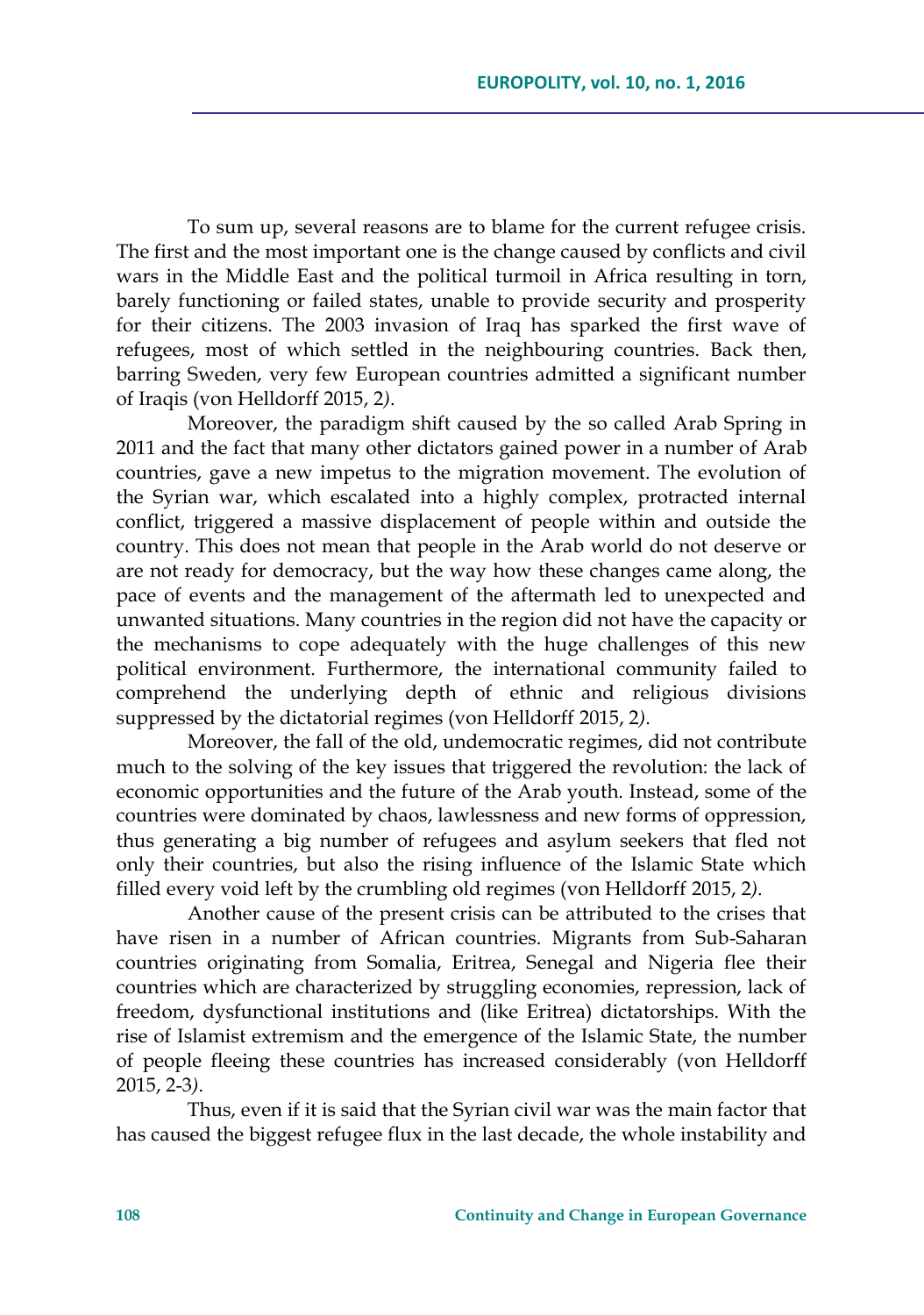insecurity that characterizes the Middle East and Western Balkans regions determined people to leave their countries in the search of a better and secure environment. War in Afghanistan, instability in Iraq and the level of poverty in Kosovo are just a few examples of the forces that are driving refugees to choose Europe as shelter.

The European governments and the EU have failed to grasp the magnitude and anticipate the consequences of these fundamental shifts. The test proved to be too difficult for the European external policy, which back then was still struggling with the setting up of the new European External Action Service and the internal political divisions, caused by the implementation of the Lisbon Treaty. Hence, the EU approach to the migration challenge has mostly been reactive, instead of being proactive and aimed at shaping events (von Helldorff 2015, 3-4*)*.

## **2. TERMINOLOGY**

The majority of people seeking entry to Europe are fleeing conflict and violence in their home countries, and are looking for a safe environment and for hope. Thus, it can be said that Europe has to deal with a complex refugee crisis, considering the fact that the migrant flux consists of different types of people. Now, in order to better understand the entire unexpected situation caused by the refugee crisis, it is necessary to first understand the categories of people coming to Europe.

- 1. Migrant: the United Nations defines a migrant as "an individual who has resided in a foreign country for more than one year irrespective of the causes, voluntary or involuntary, and the means, regular or irregular, used to migrate" (International Organization for Migration). This definition formally encompasses refugees, asylum-seekers and economic migrants.
- 2. Refugee: a refugee is an individual who "owing to well-founded fear of being persecuted for reasons of race, religion, nationality, membership of a particular social group or political opinion, is outside the country of his nationality and is unable or, owing to such fear, is unwilling to avail himself of the protection of that country" (Article 1 A (2), Convention relating to the Status of Refugees, 1951).
- 3. Asylum-seeker: an asylum-seeker is "A person who seeks safety from persecution or serious harm in a country other than his or her own and awaits a decision on the application for refugee status under relevant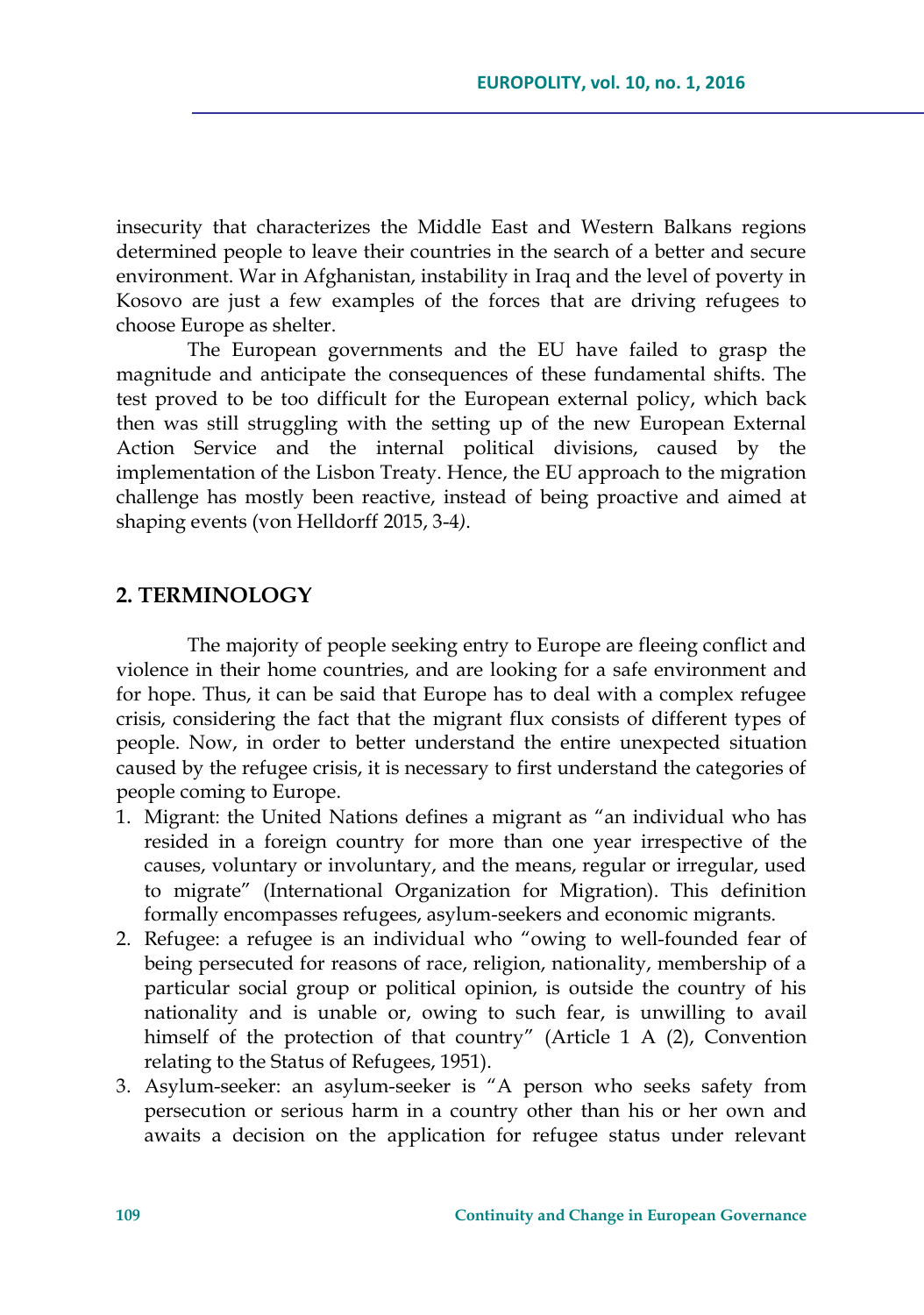international and national instruments. In case of a negative decision, the person must leave the country and may be expelled, as may any nonnational in an irregular or unlawful situation, unless permission to stay is provided on humanitarian or other related grounds" (International Organization for Migration).

### **3. WHY EUROPE?**

Many refugees choose to go to Europe because the EU collectively recognizes not only the right to non-refoulement, which states that "no one may be removed, expelled or extradited to a State where there is a serious risk that he or she would be subject to the death penalty, torture or other inhuman or degrading treatment or punishment" (Article 19(2), *EU Charter of Fundamental Rights*), but also the right to asylum (Article 18, *EU Charter of Fundamental Rights*). But the refugees' road to Europe is a difficult and risky one, no matter if they choose to travel by land or by sea.

People fleeing through Libya to Italy must typically cross the Sahara desert, where they are at the mercy of exploitative smugglers (*Fatal Journeys: Tracking Lives Lost during Migration*, International Organization for Migration, 2014, 85-104). Once in Libya, refugees can face the risk of being imprisoned in detention centres where they can be terrorized or physically and mentally traumatized (Amnesty International, *Libya is full of cruelty: Stories of abduction, sexual violence and abuse from migrants and refugees*, May 10, 2015, 19-24).

The route to Turkey into Greece is also very dangerous: after crossing the border from Syria, refugees are smuggled by vehicle and foot across the country to the coast, risking becoming a victim of organized criminals on the coast (*Europe's Refugee Crisis*, International Rescue Committee, September 2015, 6). Thus, refugees on either route to Europe are at high risk of being trafficked or attacked at some point during their journeys (*Italy interviews,* International Rescue Committee).

As a result, the EU border agency, Frontex, recorded 1.8 million illegal border crossings in 2015. Meanwhile, the EU Commission estimates that another three million irregular migrants will enter the EU until 2017. Currently asylum systems in Greece and Italy proved that they cannot possibly cope with such numbers, therefore, it can be said that it seems very unlikely that the present system will find the solution to manage the hotspot approach. So far, just 683 migrants not entitled to protection have been returned to their country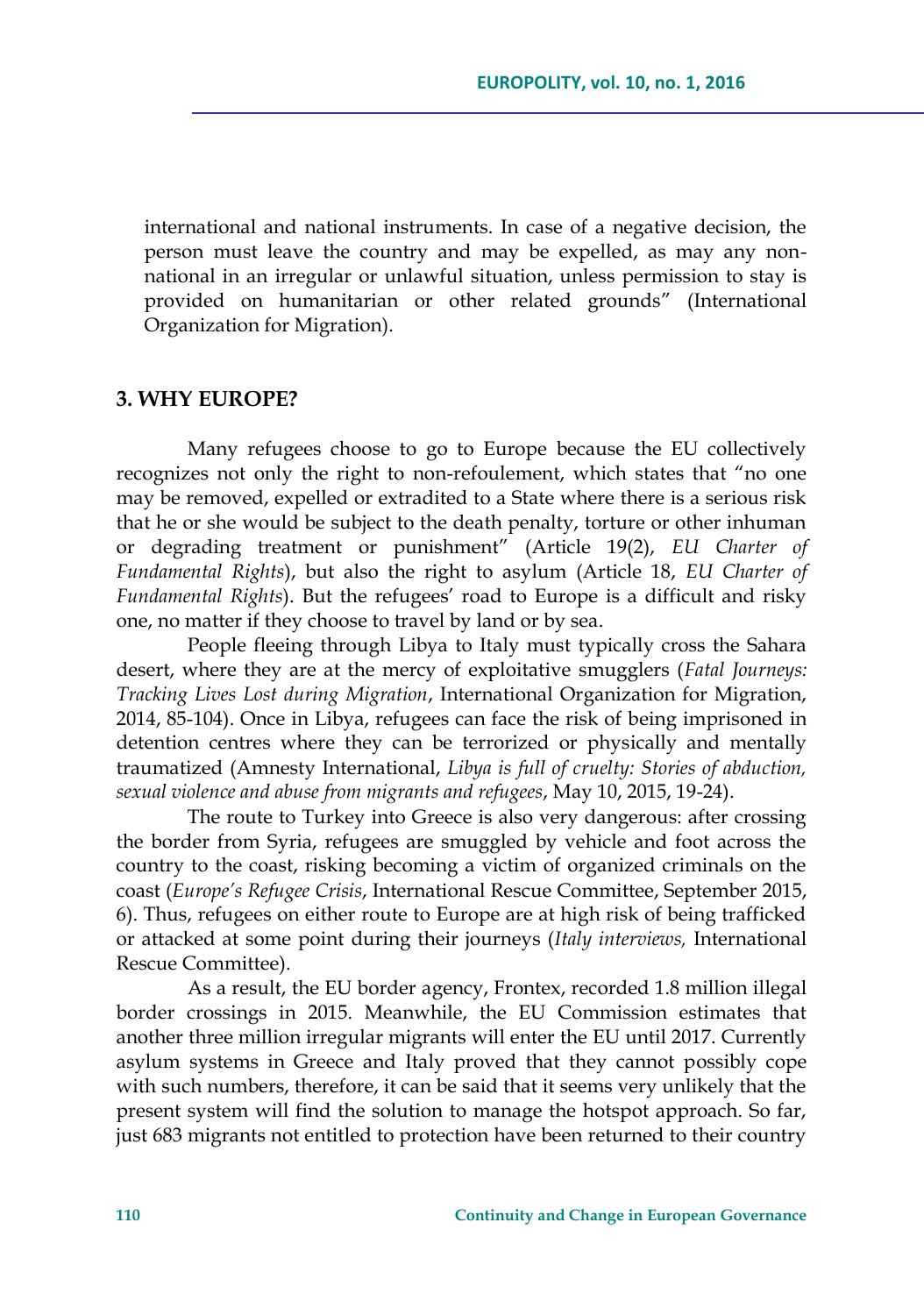of origin, and only 481 asylum seekers have been relocated to other member states under the emergency relocation mechanism (*The Migrant Crisis in the EU,*  Migration Watch UK).

## **4. WHAT WERE EU'S RESPONSE AND ATTITUDE TOWARDS THE REFUGEE CRISIS? ACTIONS AND CHALLENGES**

Faced with a mounting crisis, the European Union proved to be unable to cope with the humanitarian disaster within its own boundaries and to provide to its member states effective solutions for this tragedy. The EU initially left Italy on its own, so the member state had to try to rescue sinking boats in the Mediterranean, thus launching operation Mare Nostrum in 2013, but that was not able to carry on the search and rescue process later than October 2014 due to lack of political and financial support from other EU member states (*EU under pressure over migrant rescue operation in the Mediterranean,* The Guardian, April 15, 2015).

After almost 1,000 people died in a series of shipwrecks off the coasts of Libya in April 2015, the EU leadership finally decided to take some collective measures, expanding the search and rescue capacity of its border control mission (*Migrants' bodies brought ashore as EU proposes doubling rescue effort*, Reuters, April 20, 2015). However, this was just one step of what should have been the European effort to manage the refugee crisis. Even if the European Commission outlined a number of several recommended responses to the crisis, the European leaders largely failed to find a common ground and agree to them (*Europe's Refugee Crisis*, International Rescue Committee, 13-14).

EU's member states agreed to receive a number of almost 22,000 refugees, identified as being in need of resettlement by the UNHCR, over two years (*JHA Council – Minister for Justice and Home Affairs reach an agreement on the relocation mechanism for asylum seekers*, Le Gouvernement du Grand-Duche de Luxembourg, July 20, 2015). This was an important step to take, but there are 59,5 million people displaced all over the world, thus, the number established by European states is quite insignificant.

Another possible solution proposed by the European Commission was represented by a temporary relocation scheme of 40,000 Syrian and Eritrean asylum-seekers, who would be moved, over the next two years, from Greece and Italy to other EU member states, in order to process their asylum claims. However, the European leaders failed to agree to mandatory quotas for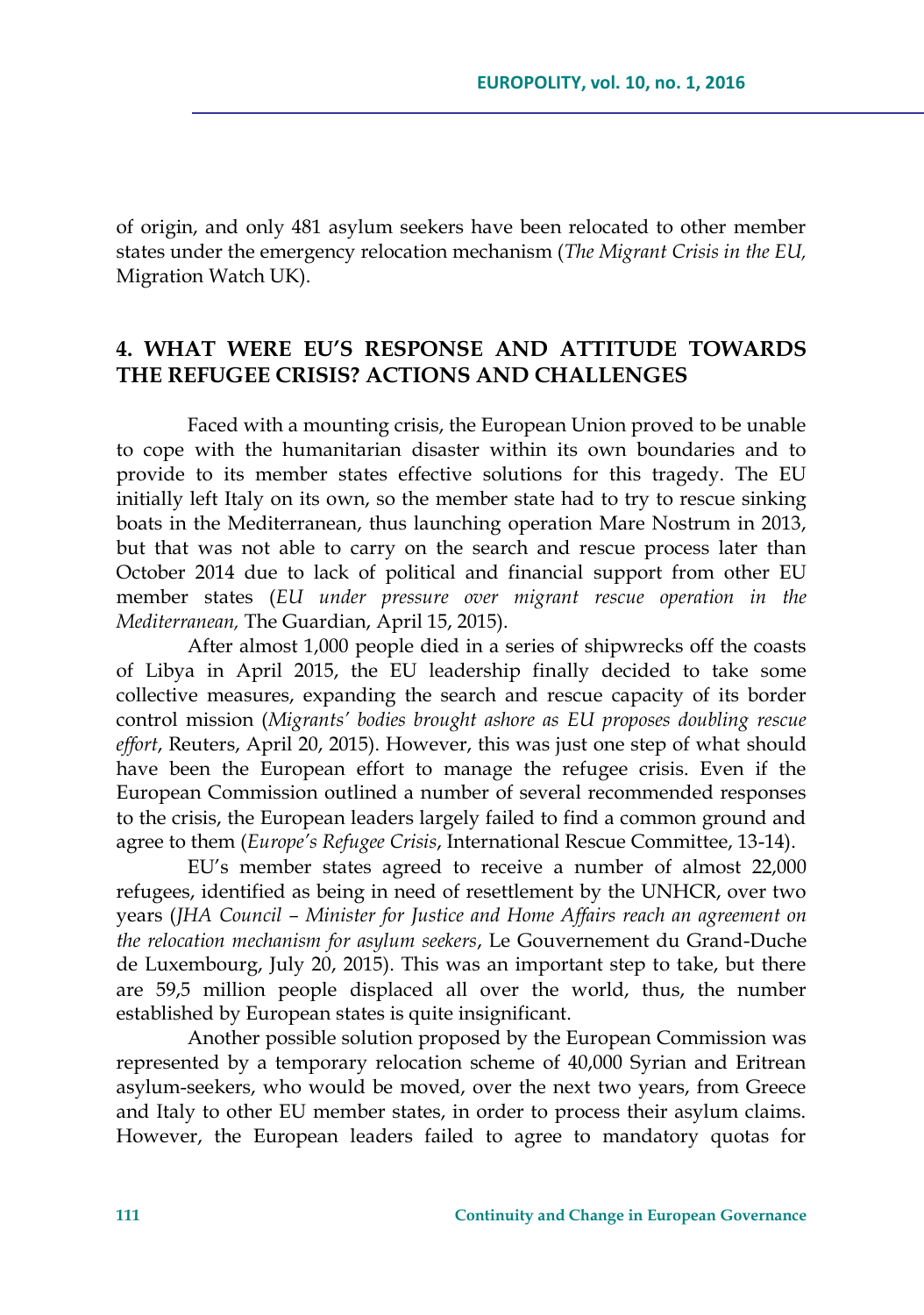relocation, but established aims for voluntary targets. So far, they have only agreed to relocate 32,256 of 381,000 asylum-seekers from Italy and Greece, again a number that does not make any difference (*EU member states miss target to relocate 40,000 migrants*, The Guardian, July 21, 2015).

Moreover, the EU failed so far to make the necessary changes to the Dublin System, thus refugees have no other option than to travel irregularly through Europe. While the European Commission is currently reviewing the Dublin System, there is already widespread recognition that it is out-of-date (Cathryn Costello *et al*., *Enhancing the CEAS*) and, as a consequence, citizens from all over the world, but especially from the EU member states, lost their trust in the European organization, considering that EU does not have the necessary instruments to cope with such a crisis.

Germany recently announced that it would no longer apply the Dublin System and would instead allow Syrian refugees to apply for asylum no matter where they entered Europe (*BBC Trending: Why are Syrian sending love letters to Angela Merkel?,* The BBC, August 26, 2015). This is a welcome change in policy, but, in order to get to Germany, refugees must still face many dangers in their journeys through Europe.

One argument that European leaders often make against adopting better policies for refugees is that such policies will act as a "pull factor". In short, the argument refers to the fact that if Europe becomes a safer place for refugees, then the number of displaced people that choose to come to the European continent will significantly increase. Thus, European countries would never accept this argument from any other region with refugees fleeing to its shores. Indeed, Europe advocates for other countries to keep borders open and protect asylum-seekers (*Council conclusions on the regional impact of the Syria Crisis*, Council of the European Union, November 18, 2013, 1-2).

More importantly, the argument itself is specious. The situations that refugees are fleeing are so severe, that they will risk anything to find safety. Research shows that people are aware of the risks involved in journeys by sea to Europe, but choose to take them anyway due to their lack of real options (*Before the Boat: Understanding the Migrant Journey,* Migration Policy Institute, May 2015, 3-8). No matter what Europe's policies are, refugees will keep coming, searching for a secure and safe environment for themselves and their families.

As I have mentioned before, after the European Council meeting in The European Council meeting on 20 July 2015 adopted a resolution on relocating 40,000 people from Greece and Italy in clear need of international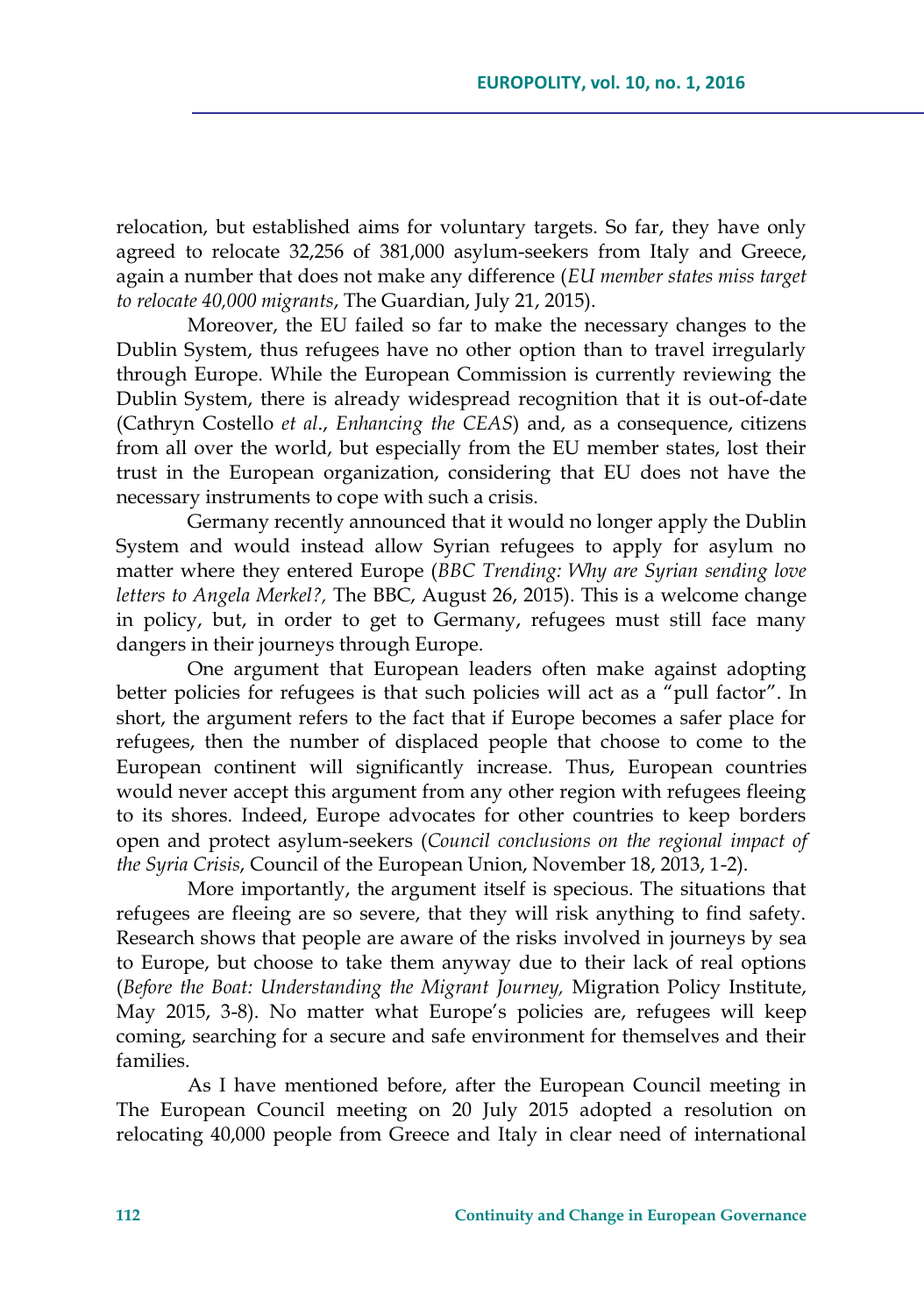protection as well as a resolution on resettling 22,504 displaced people from outside the EU. The Council will formally adopt the decision in September. However, the Member States failed to agree on how to distribute the asylum seekers and postponed the decision until the end of the year (*European Migration Crisis: Failing Policies, Fatal Journeys*, Trocaire, September 2015, 1).

The increase of the refugee flux has caused tensions between EU member states, within the European Council, as well as between different states and the European Commission as a consequence of the implementation of anti-migration policies, which is the case of Hungary. Thus, Hungary not only did not agree with the EU established refugee quota, but, moreover, closed its borders with Serbia and Croatia for the migrants (by building a metal fence), mobilizing, at the same time, soldiers and tanks at the border, so as to defend EU external border. As a response to its measures, the European Commission opened infringement procedures against Hungary, as well as Italy, Greece, Malta and Croatia, for not applying common asylum system in the refugee crisis.

What is worse is that some of the member states decided that, taking into consideration the fact that the European Union's cohesion started to fall apart, it is high time for them to leave this organization because it does not bring them any benefits. Such an example is Great Britain, which not only refused the quota system proposed by the EU and agreed to accept only 20,000 refugees from Syria over the next five years (*Migrant crisis: Migration to Europe explained in seven charts*, BBC, February 2016), but also organized a referendum on whether Britain should remain in the European Union, hold on Thursday 23 June, 2016.

### **5. HOW IS THE EU HELPING NOW?**

The European Commission presented a comprehensive approach to cope with the refugee crisis in Europe through its European Agenda for Migration, highlighting the available tools and instruments at the EU level and in the member states. Delivered in line with the humanitarian principles of independence, impartiality, neutrality and humanity, EU humanitarian aid cannot be considered to be a migration management tool, due to the fact that humanitarian assistance is provided to victims of conflict and natural disaster in third countries according to vulnerability criteria and needs assessments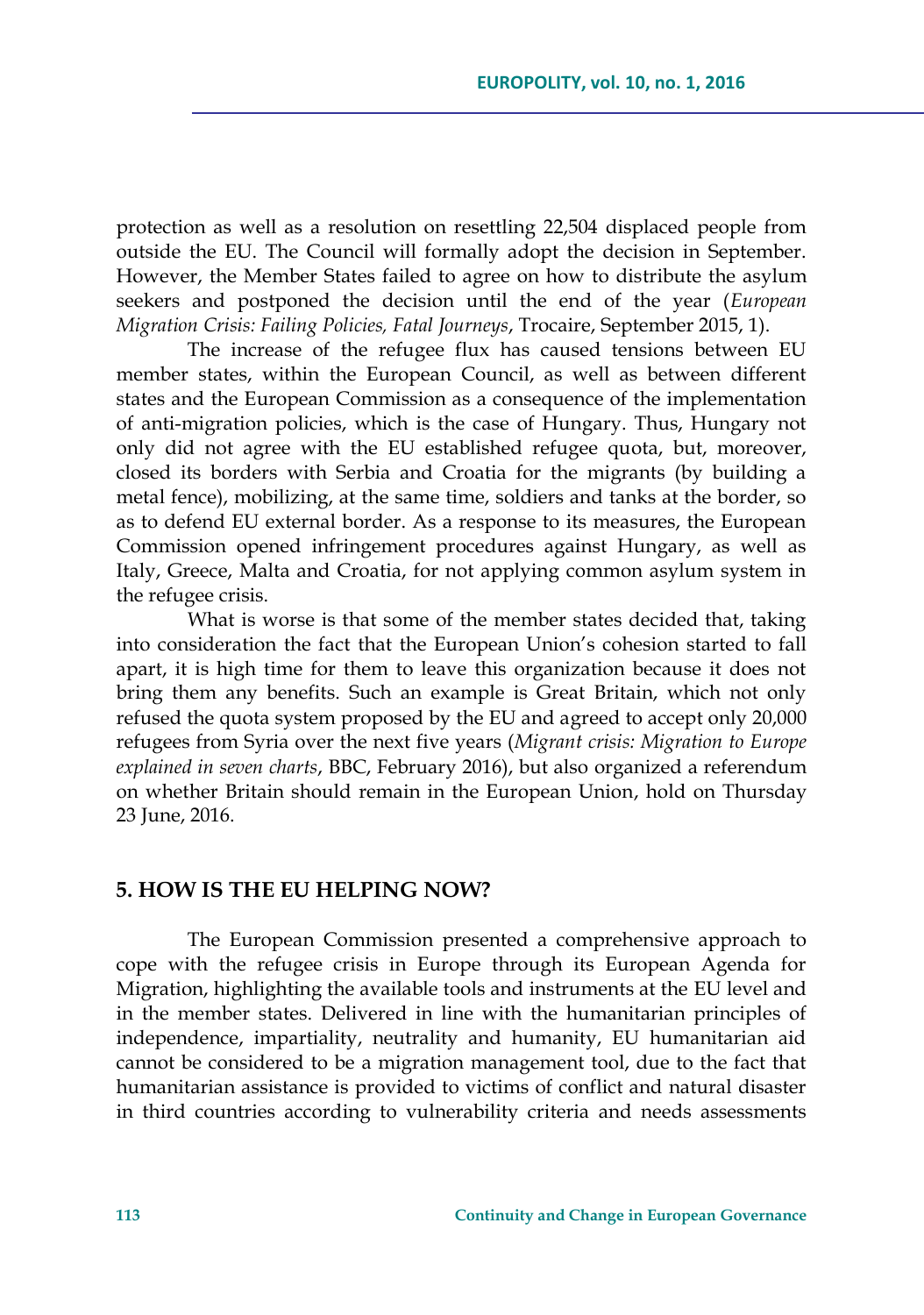(*Refugee crisis,* European Commission, March 10, 2016, http://ec.europa.eu/echo/refugee-crisis\_en).

However, the European Commission's Humanitarian Aid and Civil Protection department (ECHO) addresses the refugee crisis in Europe in different ways:

- It helps refugees in the transit countries located outside of the EU borders;
- It provides the EU member states and other countries requiring immediate material support to cope with the migrant influx with the EU Civil Protection Mechanism;
- It is a leading global donor of humanitarian aid in all the main countries refugees arrive from, the so called "source countries" (*Refugee crisis,*  European Commission*)*.

Since the consequences of the refugee crisis begun to be felt in Europe in 2015, the Commission has provided humanitarian aid amounting to over 21 million euro to the Western Balkans, especially to Serbia and the Former Yugoslav Republic of Macedonia. Aid is given through the humanitarian partner organizations to the most vulnerable refugees, asylum seekers and migrants, and represents a great contribution to the provision of emergency assistance (in terms of food, water, hygiene, non-food items, health, basic protection) at transit points, such as borders and registration facilities (*Refugee crisis,* European Commission*)*.

The Commission also gave support to the refugees in Turkey, who have fled their countries due to the violence spread in Syria and Iraq, especially to those vulnerable refugees living outside the camps. Since the beginning of the Syrian civil war in 2011, the Commission provided total assistance of 175 million euro in Turkey, including humanitarian aid and longer-term assistance. In November 2015, the EU decided to establish a legal framework – a Refugee Facility for Turkey (that will receive a total amount of 3 billion euro to coordinate with the beginning of January 1, 2016) – to coordinate and implement actions financed in order to provide refugees in Turkey with efficient and complementary support (*Refugee crisis,* European Commission*)*.

As far as Libya is concerned, the European Commission's contribution was more than 8 million euro in humanitarian aid since mid-2014, according assistance to internally displaced people and other vulnerable groups (in terms of food, protection, cash support, hygiene, health care, non-food items) (*Refugee crisis,* European Commission*)*.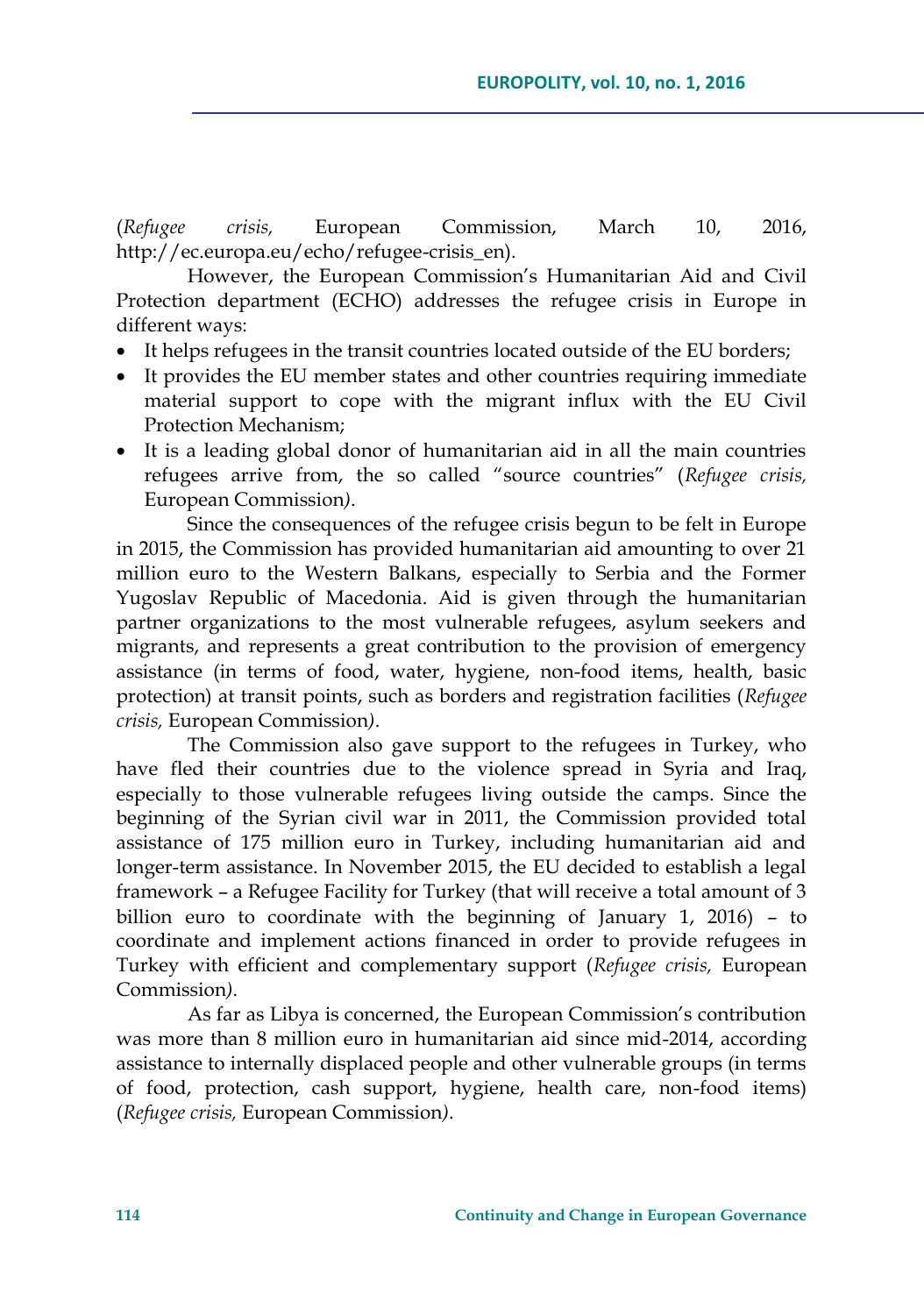As mentioned above, the EU has provided its member states and other countries requiring immediate material support to cope with the migrant influx with the EU Civil Protection Mechanism. This means that the Commission coordinates the delivery of immediate material to help EU member states and neighbouring countries facing major peaks in the refugee crisis, that overwhelm their immediate response capacities. The assistance, provided only after the affected country has requested, is based on voluntary contributions from countries participating in the Mechanism (*Refugee crisis,*  European Commission*)*.

The Mechanism has been activated for help in coping with an increased refugee influx several times in 2015. Hungary, Serbia, Slovenia, Croatia and Greece have received material assistance such as winterized tents, beds and blankets, that have been ensured by the Mechanism participating countries in order to help them better deal with the arrival of refugees and asylum seekers (*Refugee crisis,* European Commission*)*.

It should be mentioned the fact that the Mechanism is coordinated by the European Commission's Emergency Response Coordination Centre (ERCC), which is closely monitoring the refugee crisis and facilitates a coherent and efficient European response (*Refugee crisis,* European Commission).

The European Union, along with its member states, is a leading donor of humanitarian aid in all the major countries and regions from where the refugees are currently coming. Such countries are Syria, Iraq, Afghanistan, Pakistan, the Horn of Africa, Western Balkans, etc. in 2014, the European Commission provided over 70% of its annual humanitarian aid budget to projects helping refugees and internally displaced persons (Chatty, Dawn, and Cynthia Orchard, *"High Time for Europe to Offer Temporary Protection to Refugees from Syria",* openDemocracy, October 2, 2014, https://www.opendemocracy.net/can-europe-make-it/cynthia-orcharddawn-chatty/high-time-for-europe-to-offer-temporary-protection-to).

After the decision of the European Council to provide at least 1 billion euro to help refugees, the Commission has increased its humanitarian aid and civil protection budget with 200 million euro for 2015 and 300 million euro for 2016. This money will be directed to the UN Refugee Agency, World Food Programme and other organizations – like Red Cross family and international NGOs – to help refugees especially in and around Syria (*Refugee crisis,*  European Commission).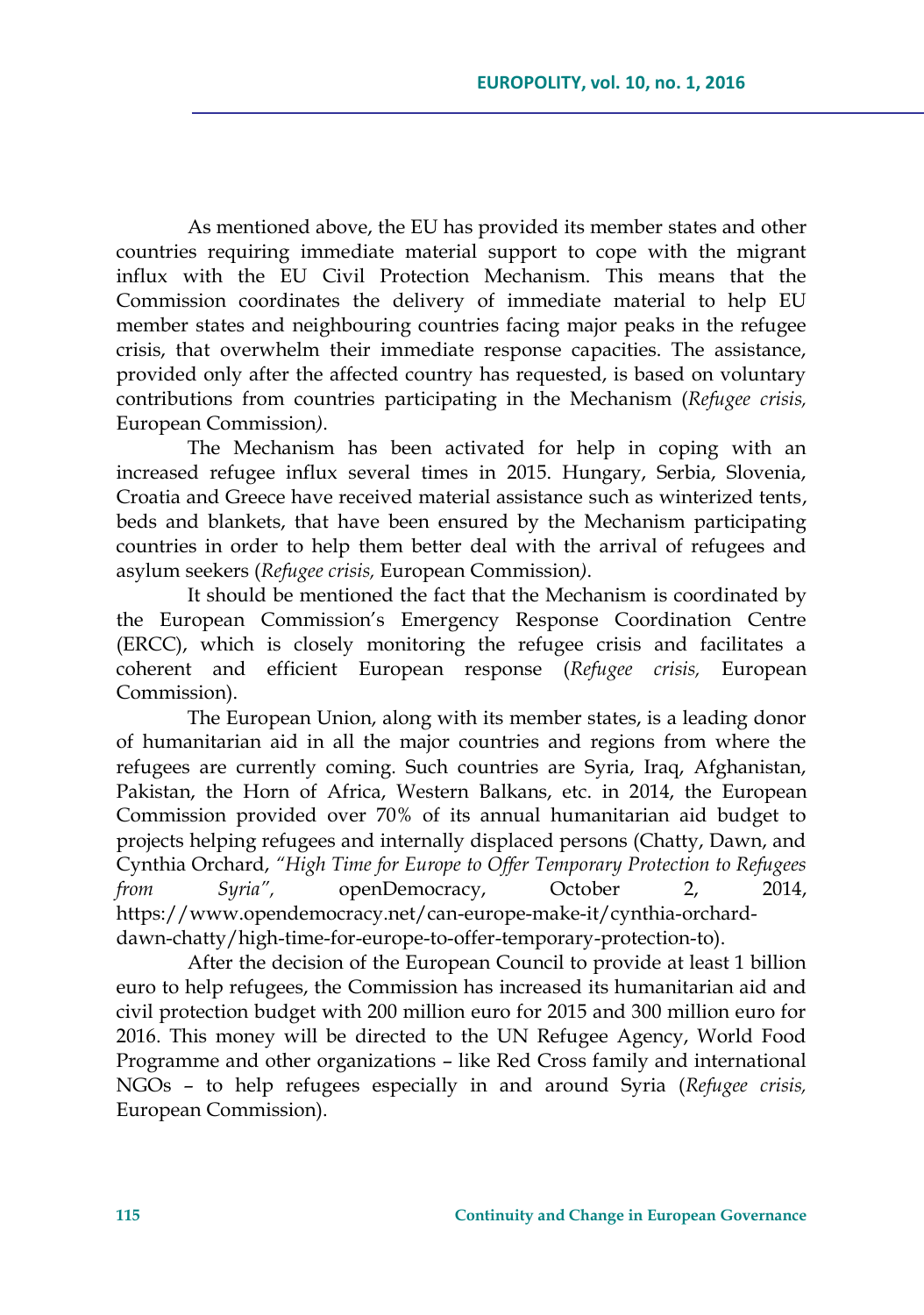All in all, even if the European Union makes great efforts in order to cope with the refugee flux, by allocating more resources in order to provide migrants with better life conditions and security, the measures EU adopts do not represent solutions to the real cause of the migration crisis: conflict, human right abuse, economic poverty and so on. Thus, there is still the need for a proper EU response to the refugee crisis that has caused many problems to the cohesion and credibility of the European community at regional and international level.

## **6. RECOMMENDATIONS**

The European Union has been strongly criticized for the lack of initiative and the inefficient measures implemented in order to cope with the migrant crisis. Until now, as I have already mentioned, the methods used by the European Union and its member states regarding the refugee flux proved not to address the real cause of the problem, thus did not have any significant results.

As a consequence, the International Rescue Committee proposed, in a paper conducted on the topic of Europe's Refugee Crisis, a set of measures to be further implemented. These include:

- Address the reasons why people are coming to Europe. In order to do that, the EU should focus more on making diplomatic and political efforts to solve the conflicts that caused people to flee their origin countries and to end persecution. Improving cooperation with international organizations and establishing common objectives within the EU would definitely help to identify new instruments and mechanisms to fight against the rebel forces in the Middle East and to find better solutions to end the war. Moreover, EU humanitarian and development actors should cooperate with other donors (such as the Arab Gulf states, Japan, South Korea and others) to ensure a massive increase in humanitarian support for countries neighboring Syrian and other regions of conflict (*Europe's Refugee Crisis*, International Rescue Committee, pp. 13-14);
- Improve reception conditions in the southern Mediterranean, especially in Greece. One first step to accomplish this goal would be to support and expand the search and rescue missions that are meant to save refugees from drowning in the Mediterranean. In the regions were the local authorities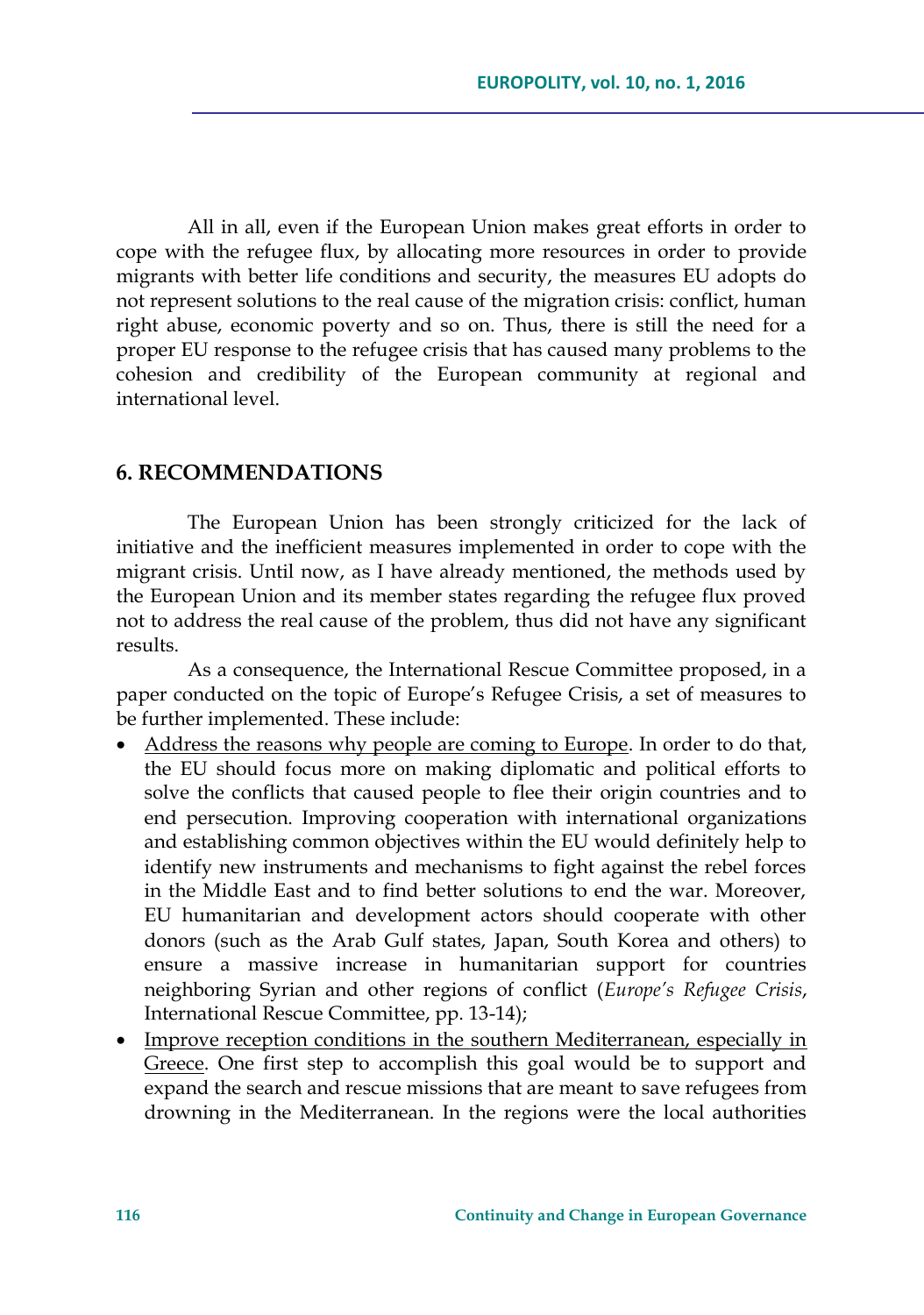are unable or unwilling to give their help, the EU should intervene. Furthermore, the EU and its member states should provide technical support for the humanitarian response in Greece and Italy, two of the most affected countries. This support should focus on ensuring that all those who arrive in these two states have immediate access to shelter, food and water, health care, hygiene, information and protection. In order to play their part, the governments of Greece and Italy should ensure that the help received from the EU reaches local authorities;

- The EU and its member states should develop and implement an early warning system and a coordinated and rapid emergency response mechanism. Taking into consideration the fact that the conditions in the countries from where refugees flee have considerably worsen and that conflict and violence still characterize those areas, the EU should be able to anticipate the fact that the flow to Europe's shores will continue for the foreseeable future. Thus, the instruments mentioned above could help the European community to find proper solutions to deal with this recurrent crisis.
- Increase safe, legal routes to and through Europe for refugees. Without safe, legal ways to apply for asylum from home or transit countries, or to get to European states and apply, refugees are forced to turn to smugglers. Furthermore, without reform of the EU's asylum rules, refugees must continue their dangerous journeys from Europe's shores to other EU Member States. In this context, the European Union and its member states should develop an arsenal of all possible tools for safe entry into Europe. Some tools that may be included are as follows:
	- o Humanitarian visas offered in third countries hosting refugees and, where possible, in countries of origin (U. Jensen, *"Humanitarian Visas: option or obligation?",* 2014, 50-52);
	- o Humanitarian and medical evacuation programmes;
	- o Flexible application of family reunification admission, particularly in cases involving lost, separated or unaccompanied children;
	- o Resettlement;
	- o Other forms of admission, including private sponsorship schemes;
	- o Regular mobility schemes from which refugees can benefit, such as education and work visas.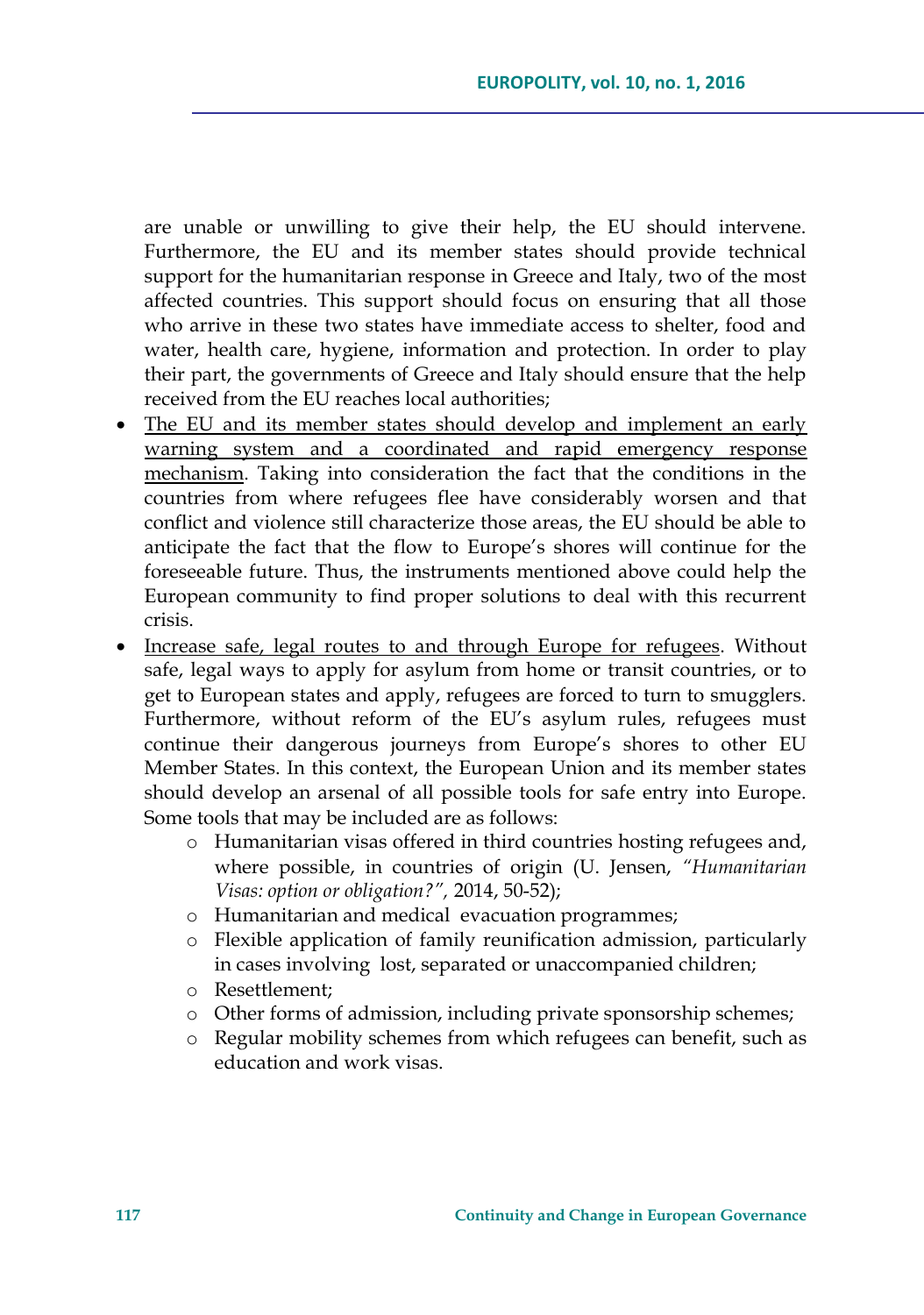- The EU should allow much greater legal movement of asylum-seekers from the southern Mediterranean to other European countries. This goal can be achieved by:
	- o enabling more frequent, flexible use of family reunification mechanisms under the Dublin System;
	- o abandoning the Dublin System and developing non-coercive mechanisms to allocate responsibility for asylum claims;
	- o agreeing to relocate more asylum-seekers from Italy and especially Greece to other Member States through a permanent relocation scheme (*Europe's Refugee Crisis*, International Rescue Committee).
- The EU and Member States should ensure that asylum-seekers have their applications processed according to international standards. Europe needs to implement a comprehensive, common asylum policy with minimum standards of protection (*Europe's Refugee Crisis*, International Rescue Committee).

## **7. CLOSING REMARKS**

Considering all things, I can conclude that the refugee crisis really shook the architecture of the European Union, showing how unprepared was this organization to face and cope with such a situation. As a consequence, the European community started to lose faith of its own citizens and to lose its credibility among other international and regional organizations.

However, the European Union and its member states have taken some measures to deal with the refugee flux, but all these measures did not address the real cause of the problem, which is the conflict and violence that characterize the regions from where the migrants are coming to Europe. Thus, in order to find proper solutions to deal with the refugee crisis, Europe should first concentrate on stabilizing the situation in Syria. A possible way to do that is to create a security zone in the north of the Syrian state, as Turkey and Bulgaria have already proposed.

Then, all EU member states should develop a common perception of the risk generated by the migrant crisis, in order to allocate necessary resources to identify and implement common measures. After that, countries should decide on the number of refugees they can receive, in accordance with their possibilities and so as not to harm their own interests. And, if the real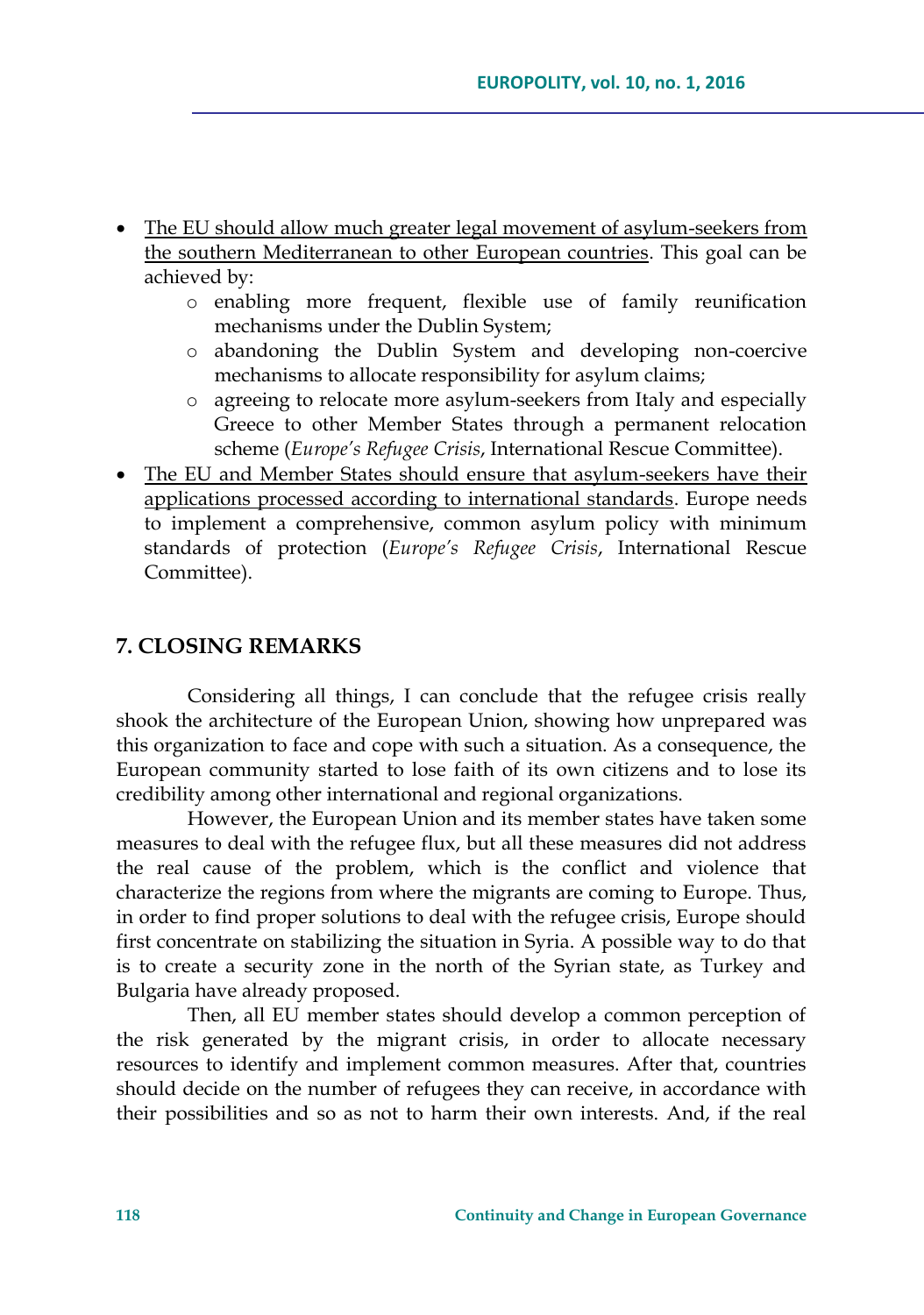cause of the refugee problem is not addressed soon, then the migrants will be still fleeing to Europe in the next few years.

## **REFERENCES**

- Afia Kramo Yvonne. 2014. *The European Union's Response to Irregular Migration and the Problem of Criminalisation*, New Journal of European Criminal Law, Vol 5, Issue 1.
- Amnesty International, 2015. *Libya is full of cruelty: Stories of abduction, sexual violence and abuse from migrants and refugees*, May 10, [http://www.google.ro/url?sa=t&rct=j&q=&esrc=s&source=web&cd=1&cad=rja&uact=8&ve](http://www.google.ro/url?sa=t&rct=j&q=&esrc=s&source=web&cd=1&cad=rja&uact=8&ved=0ahUKEwjF_pb4s_XLAhVGMJoKHSHsD9YQFggaMAA&url=http%3A%2F%2Fwww.amnesty.eu%2Fcontent%2Fassets%2FReports_and_Briefings_2015%2FLibya_is_full_of_cruelty.pdf&usg=AFQjCNGUNXRbYdrzYbx5un0j2PXjPJ98HA&sig2=4xiUsHAxu0tsvtCcNkABqA) [d=0ahUKEwjF\\_pb4s\\_XLAhVGMJoKHSHsD9YQFggaMAA&url=http%3A%2F%2Fwww.amne](http://www.google.ro/url?sa=t&rct=j&q=&esrc=s&source=web&cd=1&cad=rja&uact=8&ved=0ahUKEwjF_pb4s_XLAhVGMJoKHSHsD9YQFggaMAA&url=http%3A%2F%2Fwww.amnesty.eu%2Fcontent%2Fassets%2FReports_and_Briefings_2015%2FLibya_is_full_of_cruelty.pdf&usg=AFQjCNGUNXRbYdrzYbx5un0j2PXjPJ98HA&sig2=4xiUsHAxu0tsvtCcNkABqA) [sty.eu%2Fcontent%2Fassets%2FReports\\_and\\_Briefings\\_2015%2FLibya\\_is\\_full\\_of\\_cruelty.pdf&](http://www.google.ro/url?sa=t&rct=j&q=&esrc=s&source=web&cd=1&cad=rja&uact=8&ved=0ahUKEwjF_pb4s_XLAhVGMJoKHSHsD9YQFggaMAA&url=http%3A%2F%2Fwww.amnesty.eu%2Fcontent%2Fassets%2FReports_and_Briefings_2015%2FLibya_is_full_of_cruelty.pdf&usg=AFQjCNGUNXRbYdrzYbx5un0j2PXjPJ98HA&sig2=4xiUsHAxu0tsvtCcNkABqA) [usg=AFQjCNGUNXRbYdrzYbx5un0j2PXjPJ98HA&sig2=4xiUsHAxu0tsvtCcNkABqA](http://www.google.ro/url?sa=t&rct=j&q=&esrc=s&source=web&cd=1&cad=rja&uact=8&ved=0ahUKEwjF_pb4s_XLAhVGMJoKHSHsD9YQFggaMAA&url=http%3A%2F%2Fwww.amnesty.eu%2Fcontent%2Fassets%2FReports_and_Briefings_2015%2FLibya_is_full_of_cruelty.pdf&usg=AFQjCNGUNXRbYdrzYbx5un0j2PXjPJ98HA&sig2=4xiUsHAxu0tsvtCcNkABqA)
- Article 1 A (2), *Convention relating to the Status of Refugees,* 1951, <http://www.unhcr.org/3b66c2aa10.html>
- *BBC Trending: Why are Syrian sending love letters to Angela Merkel?,* The BBC, August 26, 2015, http://www.bbc.com/news/blogs-trending-34064131
- *Before the Boat: Understanding the Migrant Journey,* Migration Policy Institute, May 2015, <http://www.migrationpolicy.org/research/boat-understanding-migrant-journey>
- Chatty, Dawn and Cynthia Orchard. 2014. *"High Time for Europe to Offer Temporary Protection to Refugees from Syria",* openDemocracy, October 2, [https://www.opendemocracy.net/can](https://www.opendemocracy.net/can-europe-make-it/cynthia-orchard-dawn-chatty/high-time-for-europe-to-offer-temporary-protection-to)[europe-make-it/cynthia-orchard-dawn-chatty/high-time-for-europe-to-offer-temporary](https://www.opendemocracy.net/can-europe-make-it/cynthia-orchard-dawn-chatty/high-time-for-europe-to-offer-temporary-protection-to)[protection-to](https://www.opendemocracy.net/can-europe-make-it/cynthia-orchard-dawn-chatty/high-time-for-europe-to-offer-temporary-protection-to)
- Costello, Cathryn and Emily Hancox. 2014. *Policy Primer: The UK, the Common European Asylum System and EU Immigration Law*, Oxford: The Migration Observatory, Oxford University.
- Costello, Cathryn, Elspeth Guild, Madeline Garlick, Violeta Moreno-Lax, *Enhancing the CEAS*
- *Council conclusions on the regional impact of the Syria Crisis*, Council of the European Union, November 2013, [www.consilium.europa.eu/uedocs/cms\\_data/docs/.../EN/.../139631.pdf](http://www.consilium.europa.eu/uedocs/cms_data/docs/.../EN/.../139631.pdf)
- ECHO (European Commission Humanitarian Aid and Civil Protection). 2015. *"Syria Crisis: ECHO Factsheet." Brussels: EECHO,* http://ec.europa.eu/echo/files/aid/ countries/factsheets/syria\_en.pdf.
- *EU Charter of Fundamental Rights, [http://www.google.ro/url?sa=t&rct=j&q=&esrc=s&source=web&cd=2&cad=rja&uact=8&ved=0ahUK](http://www.google.ro/url?sa=t&rct=j&q=&esrc=s&source=web&cd=2&cad=rja&uact=8&ved=0ahUKEwjgivzGtPXLAhWkFZoKHcsQBwIQFggkMAE&url=http%3A%2F%2Fwww.europarl.europa.eu%2Fcharter%2Fpdf%2Ftext_en.pdf&usg=AFQjCNE5wJqDtSM0YcGK3ALhJOi2OLIdwQ&sig2=9Iu6toLyOXEiHQsbhkmd8A) [EwjgivzGtPXLAhWkFZoKHcsQBwIQFggkMAE&url=http%3A%2F%2Fwww.europarl.europa.eu%2](http://www.google.ro/url?sa=t&rct=j&q=&esrc=s&source=web&cd=2&cad=rja&uact=8&ved=0ahUKEwjgivzGtPXLAhWkFZoKHcsQBwIQFggkMAE&url=http%3A%2F%2Fwww.europarl.europa.eu%2Fcharter%2Fpdf%2Ftext_en.pdf&usg=AFQjCNE5wJqDtSM0YcGK3ALhJOi2OLIdwQ&sig2=9Iu6toLyOXEiHQsbhkmd8A) [Fcharter%2Fpdf%2Ftext\\_en.pdf&usg=AFQjCNE5wJqDtSM0YcGK3ALhJOi2OLIdwQ&sig2=9Iu6to](http://www.google.ro/url?sa=t&rct=j&q=&esrc=s&source=web&cd=2&cad=rja&uact=8&ved=0ahUKEwjgivzGtPXLAhWkFZoKHcsQBwIQFggkMAE&url=http%3A%2F%2Fwww.europarl.europa.eu%2Fcharter%2Fpdf%2Ftext_en.pdf&usg=AFQjCNE5wJqDtSM0YcGK3ALhJOi2OLIdwQ&sig2=9Iu6toLyOXEiHQsbhkmd8A) [LyOXEiHQsbhkmd8A](http://www.google.ro/url?sa=t&rct=j&q=&esrc=s&source=web&cd=2&cad=rja&uact=8&ved=0ahUKEwjgivzGtPXLAhWkFZoKHcsQBwIQFggkMAE&url=http%3A%2F%2Fwww.europarl.europa.eu%2Fcharter%2Fpdf%2Ftext_en.pdf&usg=AFQjCNE5wJqDtSM0YcGK3ALhJOi2OLIdwQ&sig2=9Iu6toLyOXEiHQsbhkmd8A)*
- *EU member states miss target to relocate 40,000 migrants*, The Guardian, July 21, 2015, http://www.theguardian.com/news/datablog/2015/jul/21/eu-member-states-miss-targetto-relocate-40000-migrants
- *EU under pressure over migrant rescue operation in the Mediterranean,* The Guardian, April 15, 2015, http://www.theguardian.com/world/2015/apr/15/eu-states-migrant-rescueoperations-mediterranean